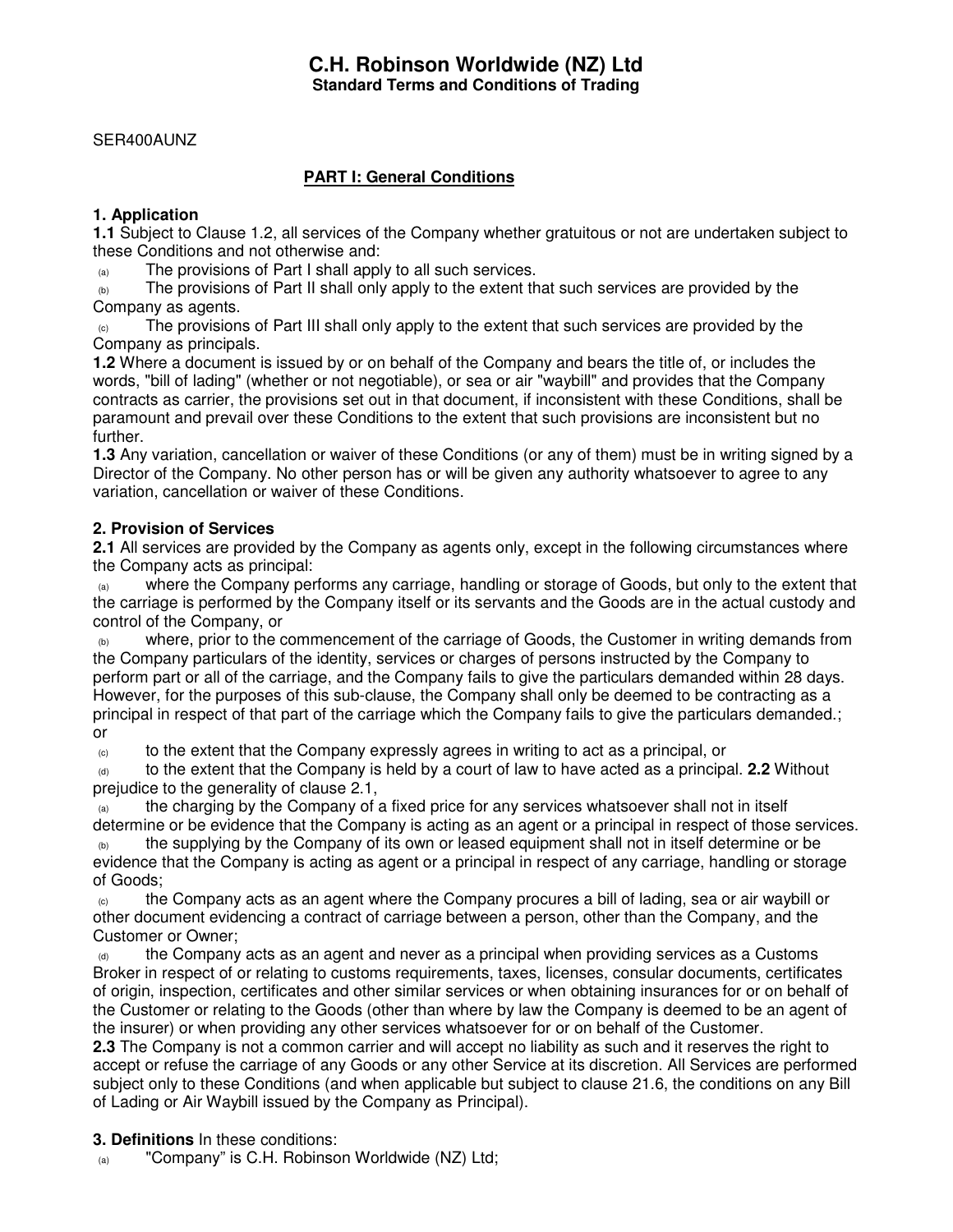(b) "Customer" means any person at whose request or on whose behalf the Company provides a service;

(c) "Person" includes persons or any body or bodies corporate;

 $\alpha$  "Owner" includes the owner, shipper and consignee of the Goods and any other person who is or may become interested in the Goods and anyone acting on their behalf;

"Authority" means a duly constituted legal or administrative person, acting within its legal powers and exercising jurisdiction within any nation, state, munipality, port orairport;

 $(f)$  "Goods" includes the cargo and any container not supplied by or on behalf of the Company, in respect of which the Company provides a service;

(g) "Container" includes any container, flexitank, trailer, transportable tank, flat, pallet or any article of transport used to carry or consolidate goods and any equipment of or connected thereto;

"Dangerous Goods" includes goods which are or may become of a dangerous, inflammable, radioactive or damaging nature and goods likely to harbour or encourage vermin or other pests;

 $\omega$  "Hague-Visby-Rules" means the provisions of the International Convention for the Unification of certain rules Relating to Bills of Lading signed at Brussels on 25th August 1924 as amended by the Visby Protocol of 23rd February 1968 and the SDR Protocol of 21st December 1979;

incidental matters" means anything done or to be done in relation to the Goods or the provision of any services ancillary to the Goods including but not liited to moving, storing or leaving the Goods at any warehouse, terminal, yard, wharf or other place or area, loading or unloading the Goods from any vehicle, vessel or other conveyance, stowing or packing the Goods or fumigating, transhipping, inspecting or otherwise handling the Goods or anything done in relation thereto.

 $(k)$  "Instructions" means a statement of the Customers specific requirements.

 $\binom{10}{10}$  "Services" means the whole of the Services provided by the Company to the Customer and all matters necessarily related to the provision of the Services or ancillary to the provision of the Services.

"Warsaw Convention" means the Convention for the Unification of Certain Rules Relating to International Carriage by Air dated 12 October 1929 as amended at the Hague, 1955 and supplemented by the Guadalajara Convention dated 18 September 1961 as applied respectively by the legislation of the Commonwealth of Australia and of New Zealand.

# **4. Obligations of Customer**

**4.1** The Customer warrants that it is either the Owner or the authorised agent of the Owner of the Goods and that it is authorised to accept and accepts these Conditions, not only for itself, but also as agent for and on behalf of the Owner

**4.2** The Customer warrants that it has reasonable knowledge of matters affecting the conduct of its business, including, but not limited to, the terms of sale and purchase of the Goods and all other matters relating thereto.

**4.3** The Customer shall give sufficient and executable instructions.

**4.4** The Customer warrants that the description and particulars of the Goods are complete and correct.

**4.5** The Customer warrants that the Goods are properly packed and labelled, except where the Company has accepted instructions in respect of packaging and/or labelling.

# **5. Special Instructions, Goods and Services**

**5.1** Unless agreed in writing, the Customer shall not deliver to the Company, or cause the Company to deal with or handle, Dangerous Goods.

**5.2** If the Customer is in breach of Clause 5.1:

 $\alpha$  the Customer shall be liable for all loss or damage whatsoever caused by or to or in connection with the Goods howsoever arising;

the Customer shall defend, indemnify and hold harmless the Company against all penalties, claims, damages, costs and expenses whatsoever arising in connection therewith; and

 $_{(c)}$  the Company (or any other person in whose custody the Goods may be in at the relevant time) may, at the Company's sole discretion, have the Goods destroyed or otherwise dealt with. For the purposes of this sub-clause, notice is not required to be given to any person of the intention to destroy or otherwise deal with the Goods.

**5.3** If the Company agrees to accept Dangerous Goods and then it (or any other person) reasonably forms the view that those Goods constitute a risk to other goods, property, life or health, it may (without notice and without liability) have the Goods destroyed or otherwise dealt with at the expense of the Customer or Owner.

**5.4** The Customer undertakes not to tender for transportation any Goods which require temperature control without previously giving written notice of their nature and the particular temperature range to be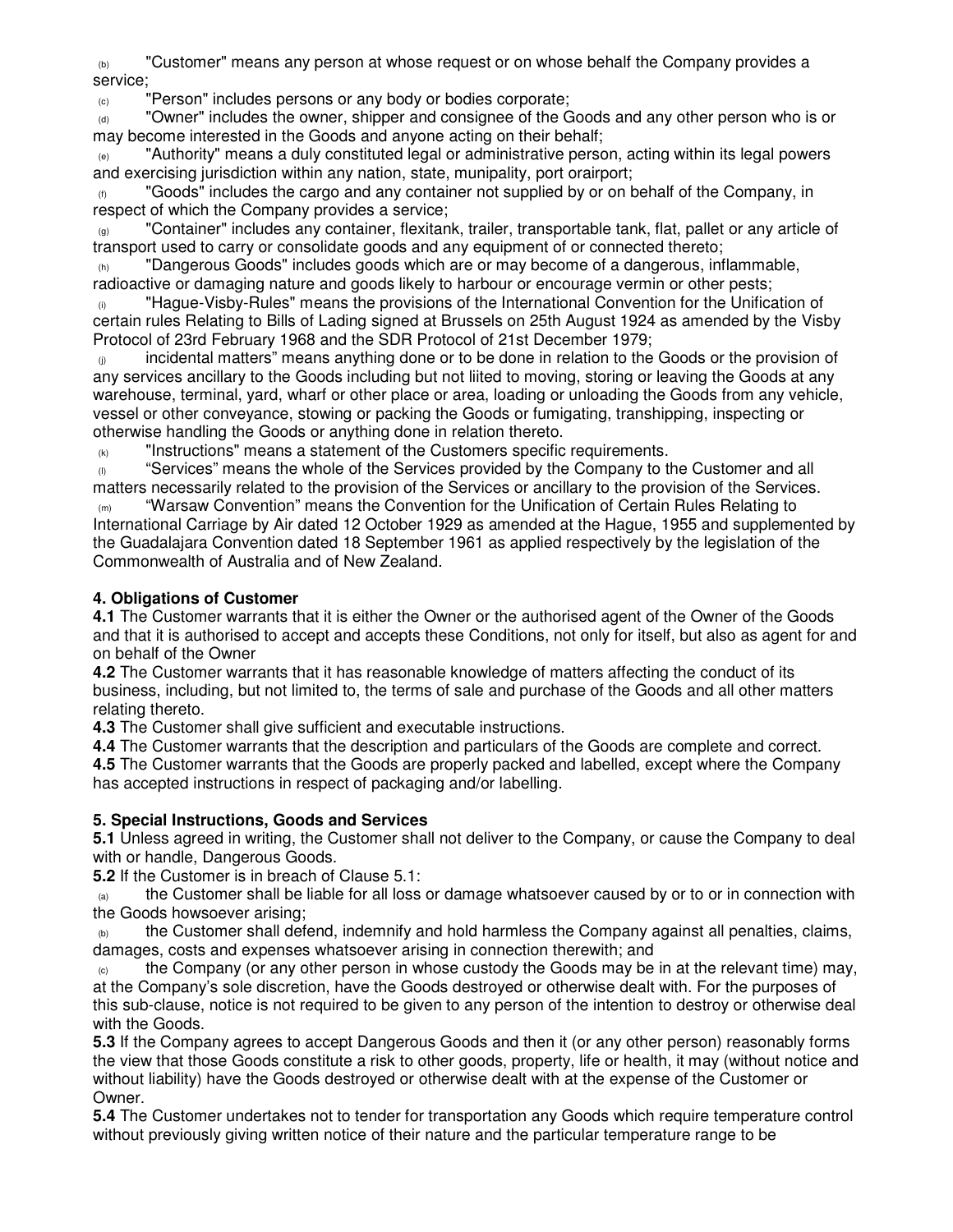maintained and, in the case of a temperature controlled Container stuffed by or on behalf of the Customer, the Customer further undertakes that:-

- $\alpha$  the Container has been properly pre-cooled or pre-heated as appropriate;
- (b) the Goods have been properly stuffed in the Container; and
- $\langle c \rangle$  the Container's thermostatic controls have been properly set by the Customer.

**5.5** If the requirements of Clause 5.4 are not complied with the Company shall not be liable for any loss of or damage to the Goods caused by such non-compliance.

**5.6** Unless agreed in writing, the Company shall not be obliged to make any declaration for the purposes of any statute, convention or contract as to the nature or value of any Goods or as to any special interest in delivery or to make any declaration as to specific stowage requirements of any Goods.

**5.7** Unless agreed in writing or otherwise provided for under the provisions of a document signed by the Company, instructions relating to the delivery or release of Goods against payment or against surrender of a particular document shall be in writing and the Company's liability shall not exceed that provided for in respect of misdelivery of Goods.

**5.8** Unless agreed in writing that the Goods shall depart by or arrive by a particular date, the Company accepts no responsibility for departure or arrival dates of Goods.

### **6. Insurance**

**6.1** No insurance shall be effected except upon express instructions given in writing by the Customer and in effecting any such insurances, the Company shall be deemed to be an agent only of the Customer (other than where by law the Company is deemed to be an agent of the insurer) and not as an insurer, insurance broker or other form of intermediary.

**6.2** All insurances effected by the Company are effect as agent only for the Customer (other than where by law the Company is deemed to be an agent of the insurer) and all such insurances are subject to the usual exceptions and conditions of the policies of the insurance company or underwriters taking the risk.

**6.3** Unless agreed in writing, the Company shall not be under any obligation to effect a separate insurance on each consignment but may declare it on any open or general policy.

**6.4** The Company is an agent only of the Customer in respect of the effecting of insurance (other than where by law the Company is deemed to be an agent of the insurer) and in any event should the insurers dispute their liability for any reason the insured shall have recourse against the insurers only and the Company shall not be under any responsibility or liability whatsoever in relation thereto, notwithstanding that the premium upon the policy may not be at the same rate as that charged by the Company or paid to the Company by the customer.

#### **7. General Indemnities and Liabilities of the Customer and Owner**

**7.1** The Customer and Owner shall defend, indemnify and hold harmless the Company against all liability, loss, damage, costs and expenses howsoever arising:

 $\epsilon_{\text{a}}$  from the nature of the Goods, other than to the extent caused by the Company's negligence,

 $\omega$  out of the Company acting in accordance with the Customer's or Owner's instructions, or

 $(c)$  from a breach of warranty or obligation by the Customer or arising from the negligence of the Customer or Owner.

**7.2** Except to the extent caused by the Company's negligence, the Customer and Owner shall be liable for and shall defend, indemnify and hold harmless the Company in respect of all duties, taxes, imposts, levies, deposits and outlays whatsoever levied by any Authority and for all payments, fines, costs, expenses, loss and damage whatsoever incurred or sustained by the Company in connection therewith.

**7.3** Advice and information, in whatever form it may be given, is provided by the Company for the Customer only and the Customer shall defend, indemnify and hold harmless the Company for all liability, loss,

damage, costs and expenses arising out of any other person relying on such advice or information. **7.4** The Customer shall be liable for the loss, damage, contamination, soiling, detention or demurrage before, during and after the Carriage of property of:

- $\mu$  the Company (including, but not limited to, Containers);
- (b) the Company's servants, sub-contractors or agents;

(c) independent contractors engaged by the Company for performance of part or all of the Services; (d) any person; or

(e) any vessel caused by the Customer or Owner or any person acting on behalf of either of them or for which the Customer is otherwise responsible.

**7.5** Instructions to collect payment on delivery in cash or otherwise are accepted by the Company upon and on the condition that the Company in the matter of such collection will be liable for the exercise of reasonable diligence and care only. Unless express written instructions are received that the Goods are not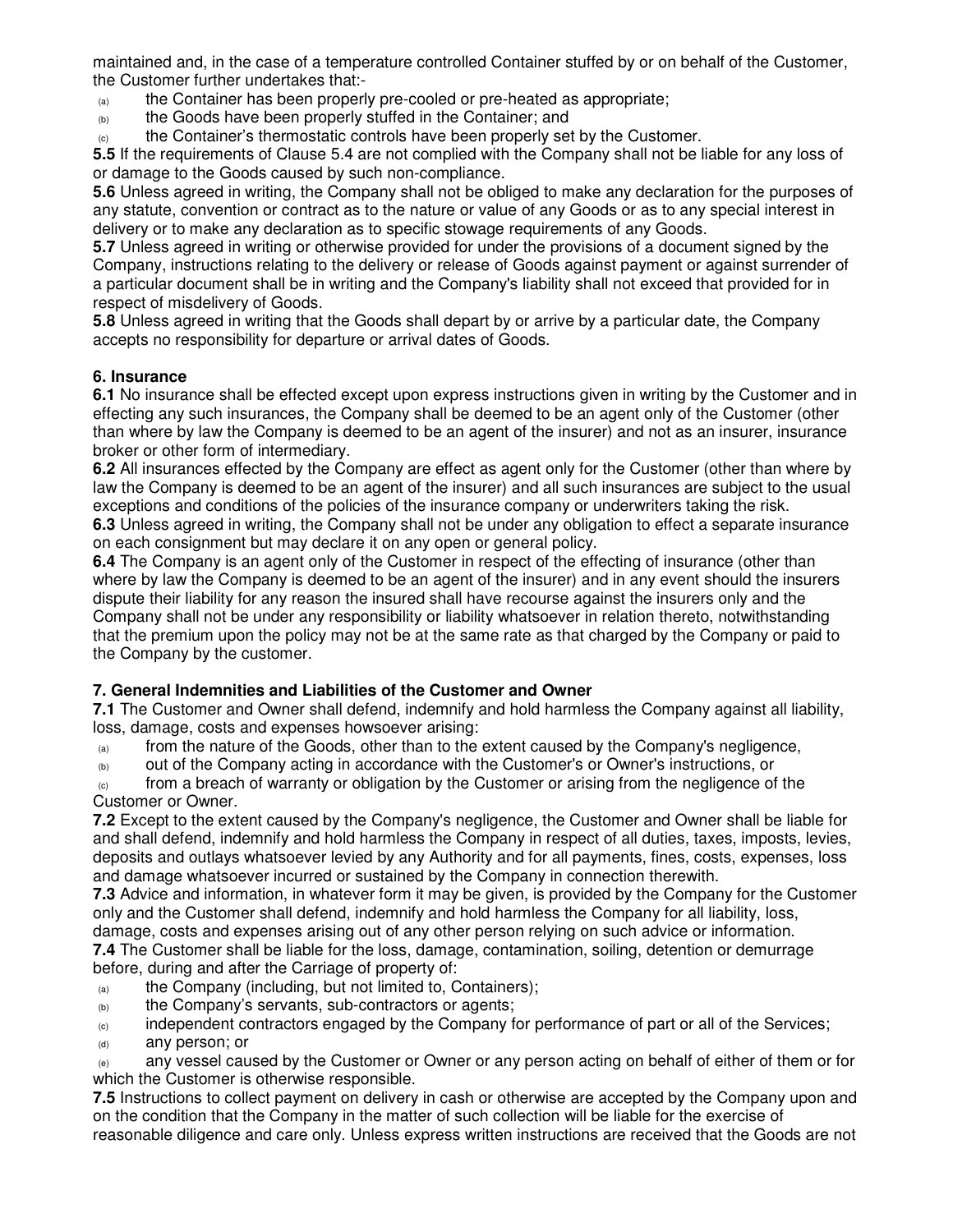to be delivered without payment, the Company accepts no liability if, upon delivery of the goods, payment is not made.

### **8. Subcontractors**

**8.1** The Customer undertakes that no claim will be made against any servant, sub-contractor or agent of the Company which imposes or attempts to impose upon any of them any liability whatsoever in connection with the Goods. If any such claim should nevertheless be made, the Customer undertakes to indemnify the Company against all consequences thereof.

**8.2** Without prejudice to Clause 8.1, every servant, sub-contractor or agent of the Company shall have the benefit of all provisions herein as if such provisions were expressly for their benefit. In entering into this contract, the Company, to the extent of those provisions, does so not only on its behalf, but as agent and trustee for such servants, sub-contractors and agents.

**8.3** The Customer shall defend, indemnify and hold harmless the Company from and against all claims, costs and demands whatsoever and by whomsoever made or preferred, in excess of the liability of the Company under these Conditions.

**8.4** Without prejudice to the generality of this Clause 8, the indemnity referred to in Clause 8.3, shall cover all claims, costs and demands arising from or in connection with the negligence of the Company, its servants, sub-contractors and agents.

**8.5** In this Clause, "sub-contractors" includes direct and indirect sub-contractors and their respective employees, servants and agents.

### **9. Charges etc.**

**9.1** The Customer shall pay to the Company in cash, or as agreed, all sums immediately when due without deduction or deferment on account of any claim, counterclaim or set-off.

**9.2** When the Company is instructed to collect freight, duties, charges or other expenses from any person other than the Customer, the Customer:

(a) shall remain responsible for these amounts; and

(b) shall pay these amounts to the Company on demand where these amounts have become due and have not been paid by such other person.

**9.3** On all accounts overdue to the Company, the Company shall be entitled to liquidated damages, such liquidated damages to be calculated at 4 per cent above the base interest rate of the Company's bank applicable during the periods that such amounts are overdue.

**9.4** The Customer shall be liable for and pay to the Company any additional costs or expenses the Company may incur and for any loss or damage occasioned either directly or indirectly to the Company as a result of the Company relying upon the description and particulars provided by the Customer or by reason of any illegal, incorrect or insufficient marking, numbering or addressing of the Goods.

# **10. Liberties and Rights of the Company**

**10.1** Unless otherwise agreed in writing, the Company shall be entitled to enter into contracts on behalf of itself or the Customer and without notice to the Customer:

(a) for the carriage of Goods by any route, means or person,

(b) for the carriage of Goods of any description, whether containerised or not, on or under the deck of any vessel,

for the storage, packing, transhipment, loading, unloading or handling of Goods by any person at any place whether on shore or afloat and for any length of time,

 $\alpha$  for the carriage or storage of Goods in containers or with other goods of whatever nature,

 $\epsilon$  for the performance of its own obligations, and to do such acts as the Company reasonably considers may be necessary or incidental to the performance of the Company's obligations. **10.2** The Company shall be entitled (without incurring any additional liability), but shall be under no obligation, to depart from the Customer's instructions in any respect if the Company considers there is good reason to do so in the Customer's interest.

**10.3** The Company may at any time comply with the orders or recommendations given by any Authority. The responsibility and liability of the Company in respect of the Goods shall cease on the delivery or other disposition of the Goods in accordance with such orders or recommendations.

**10.4** The Company shall be entitled (but under no obligation) at any time and from time to time to inspect the Goods and for this purpose to open or remove any Containers.

**10.5** If at any time the Company reasonably considers that the carriage of the Goods should not be undertaken or continued or only continued after effecting any necessary incidental matters or incurring additional expense or risk, the Company shall be entitled to: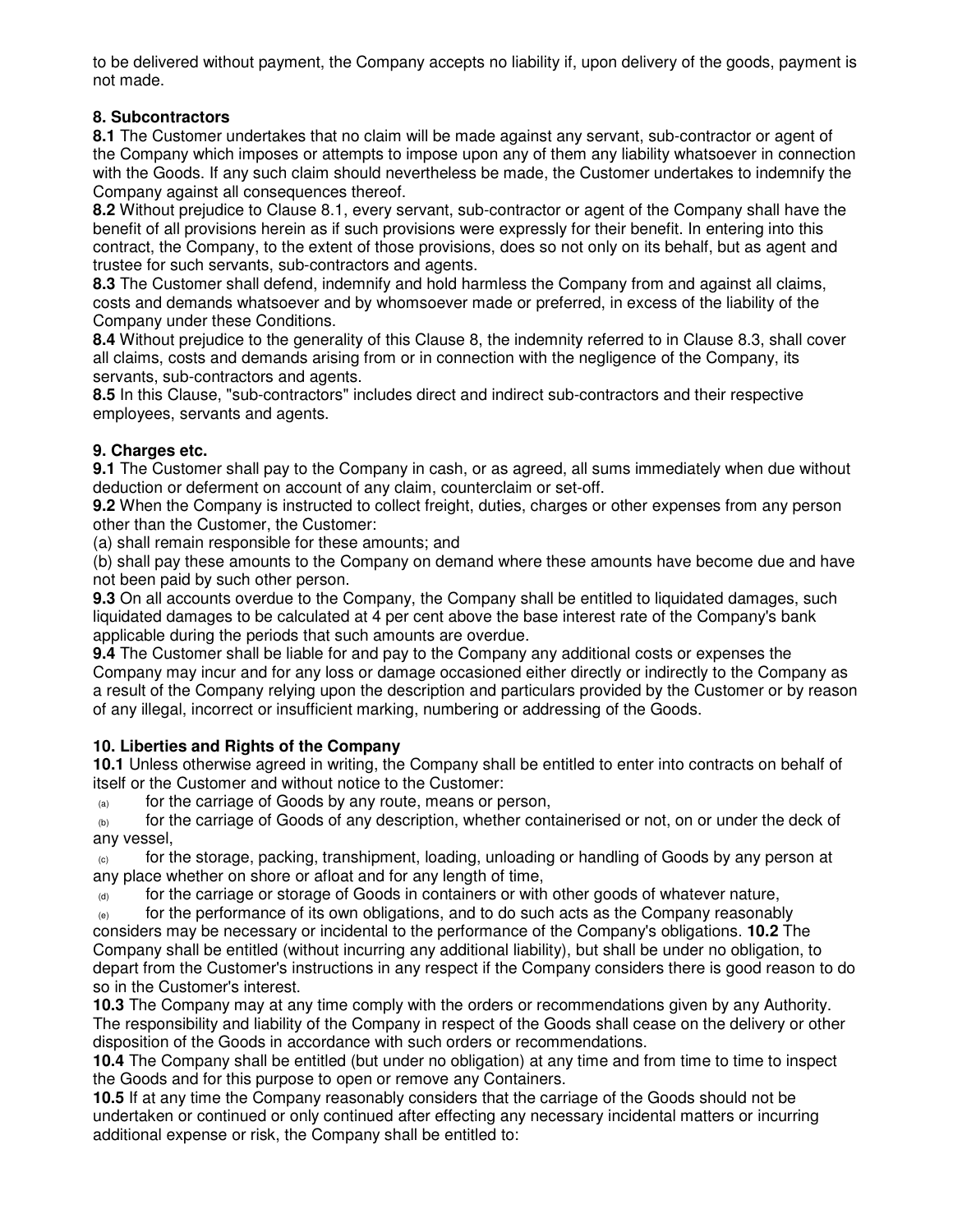abandon the carriage of such cargo or to effect such additional incidental matters and incur such additional expense, as may be reasonably necessary in order to enable the carriage to be effected or further effected; and

 $\omega$  be reimbursed by the Customer for the cost of all such additional incidental matters and all such additional expense incurred.

**10.6** If the Company (or any person whose services the Company makes use of) considers:

 $\alpha$  the performance of the Company's obligations are likely to be effected by any hindrance, risk, delay, difficulty ordisadvantage whatsoever; and

the hindrance, risk, delay, difficulty or disadvantage cannot be avoided by reasonable endeavours of the Company or such other person, the Company may (upon giving notice in writing to the Customer or Owner) treat the performance of its obligations as terminated and may, at the Customer's expense, place the Goods or any part of them at the Customer's or Owner's disposal at any place which the Company deems safe and convenient.

**10.7** The notice in writing referred to in Clause 10.6 is not required where it is not reasonably possible to give such notice.

**10.8** Where the Company exercises its rights and obligations under Clause 10.6, responsibility and liability of the Company in respect of the Goods shall thereupon cease absolutely.

**10.9** Where the Company (or any person whose services the Company makes use of) is entitled to call upon the Customer or Owner to take delivery of the Goods at a designated time and place and delivery of the Goods, or any part thereof, is not taken by the Customer or Owner at the designated time and place the Company (or such other person) shall be entitled to store the Goods in the open or under cover at the sole risk and expense of the Customer.

**10.10** Notwithstanding Clauses 10.6 to 10.9, the Company shall be entitled (but under no obligation) without any responsibility or liability to the Customer and Owner, to sell or dispose of

all Goods which the Company considers cannot be delivered as instructed, but only upon giving 21 days notice in writing to the Customer, and

(b) without notice, Goods which have perished, deteriorated or altered, or are in immediate prospect of doing so in a manner which has caused (or may be reasonably expected to cause) loss or damage to any person or property or to contravene applicable regulations.

**10.11** Where the Company sells or disposes of Goods pursuant to Clause 10.10 the Customer shall be responsible for any costs and expenses of the sale or disposal.

**10.12** The Company shall be entitled to retain and be paid all brokerages, commissions, allowances and other remunerations customarily retained by or paid to freight forwarders without notice to the Customer. **10.13** The Company shall have the right to enforce against the Owner and the Customer jointly and severally any liability of the Customer under these Conditions or to recover from them any sums to be paid by the Customer which upon demand have not been paid.

# **11. Lien**

**11.1** The Company shall have a particular and general lien on all Goods (the property of the Customer or Owner) or documents relating to Goods in its possession for all sums due at any time from the Customer or Owner (whether those sums are due from the Customer on those Goods or documents or on any other Goods or documents).

**11.2** Where any sum due to the Company from the Customer or Owner remains unpaid, the Company, on giving 28 days notice in writing to the Customer, shall be entitled (without liability to the Customer and Owner) to sell or dispose of such Goods or documents by public auction or by private treaty at the risk and expense of the Customer and Owner and to apply the proceeds of any such sale or disposal in or towards the payment of the sums due.

# **12. Containers**

**12.1** If a Container has not been packed or stuffed by the Company, the Company shall not be liable for loss of or damage to the contents if caused by:

(a) the manner in which the Container has been packed or stuffed,

(b)the unsuitability of the contents for carriage in Containers, unless the Company has approved the suitability,

(c) the unsuitability or defective condition of the Container, provided that where the Container has been supplied by or on behalf of the Company this paragraph (c) shall only apply if the unsuitability or defective condition arose:

(i) without any negligence on the part of the Company; or

 $\omega$  would have been apparent upon reasonable inspection by the Customer or Owner or person acting on behalfofeitherof them.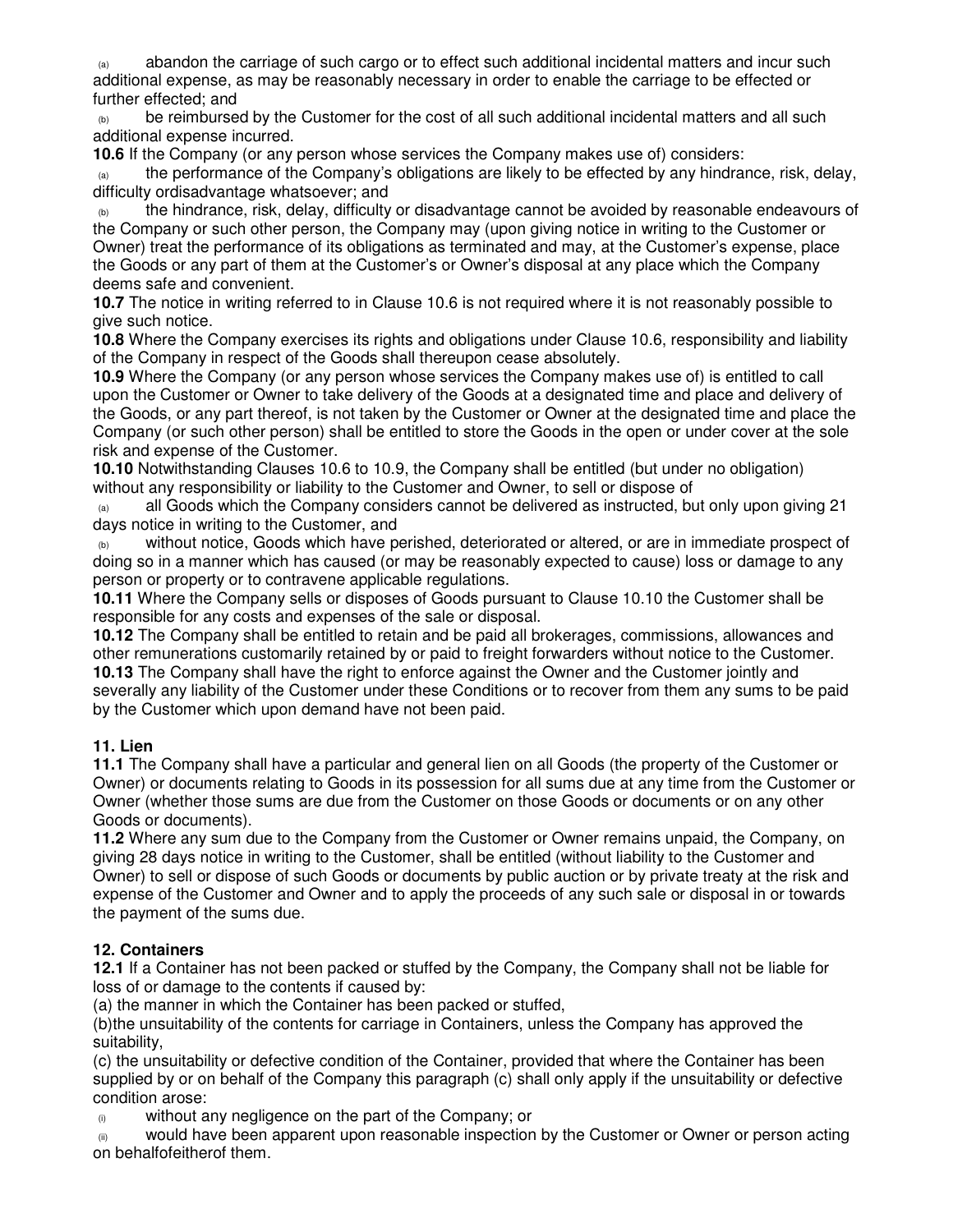(d) the fact that the Container is not sealed at the commencement of the Carriage, except where the Company has agreed to seal the Container.

**12.2** The Customer shall defend, indemnify and hold harmless the Company against all liability, loss, damage, costs and expenses arising from one or more of the matters referred to in Clause 12.1, except for Clause

 $12.1(c)(i)$ .

**12.3** Where the Company is instructed to provide a Container, in the absence of a written request to the contrary, the Company is not under an obligation to provide a Container of any particular type or quality.

### **13. General Liability**

**13.1** Except where otherwise provided in these Conditions, the Company shall not be liable for any loss or damage whatsoever arising from:

(a) the act or omission of the Customer or Owner or any person acting on their behalf,

(b) compliance with the instructions given to the Company by the Customer, Owner or any other person entitled to give them.

(c) insufficiency of the packing or labelling of the Goods, except where such service has been provided by the Company,

(d) handling, loading, stowage or unloading of the Goods by the Customer or Owner or any person acting on their behalf,

(e) inherent vice of the Goods,

(f) riots, civil commotions, strikes, lockouts, stoppage or restraint of labour from whatsoever cause,

(g) fire, flood, storm, explosion or theft or

(h) any cause which the Company could not avoid and the consequences whereof it could not prevent by the exercise of reasonable diligence.

**13.2** Subject to Clause 5.8, the Company shall not be liable for loss or damage howsoever caused (whether or not indirect or consequential) to property other than the Goods themselves and shall not be liable for any pure economic loss or loss of profit, delay or deviation howsoever arising.

### **14. Amount of Compensation**

**14.1** Except in so far as otherwise provided by these Conditions, the liability of the Company, howsoever arising, shall not exceed the following:

(a) in respect of all claims other than those subject to the provisions of Clause 14.4 whichever is the lesser of:

(i) the value of, or

(ii) the equivalent of US\$2.00 per gross kilogram in the currency of the loss or damage, (the exchange rate to apply being the rate as at the date of the delivery of the Goods) of, the Goods lost, damaged, misdirected, misdelivered or in respect of which a claim arises.

(b) in respect of claims for delay where not excluded by the provisions of these Conditions, the amount of the Company's charges in respect of the Goods delayed.

**14.2** The limitation of liability referred to in Clause 14.1 shall apply notwithstanding that the cause of the loss or damage is unexplained.

**14.3** If agreed in writing prior to receipt of the Goods, the Company may accept liability in excess of the limits set out in these Conditions upon the Customer agreeing to pay the Company's additional charges for accepting such increased liability. Details of the Company's additional charges will be provided upon request.

**14.4** Compensation shall be calculated by reference to the invoice value of the Goods plus freight and insurance if paid.

**14.5** If there be no invoice value for the Goods, the compensation shall be calculated by reference to the value of such Goods at the place and time when they were delivered to the Customer or Owner or should have been so delivered. The value of the Goods shall be fixed according to the current market price, or, if there be no commodity exchange price or current market price, by reference to the normal value of goods of the same kind and quality.

**14.6** Unless agreed in writing prior to receipt, the Company will not accept or deal with bullion, coin, precious stone, jewellery, antiques, works of art or other valuable Goods. Should any Customer nevertheless delivery any such Goods to the Company or cause the Company to handle or deal with any such Goods other than in accordance with prior written agreement, the Company shall be under no liability whatsoever for or in connection with such Goods howsoever arising.

#### **15. Notice of Loss, Timebar**

**15.1** The Company shall be discharged of all liability unless: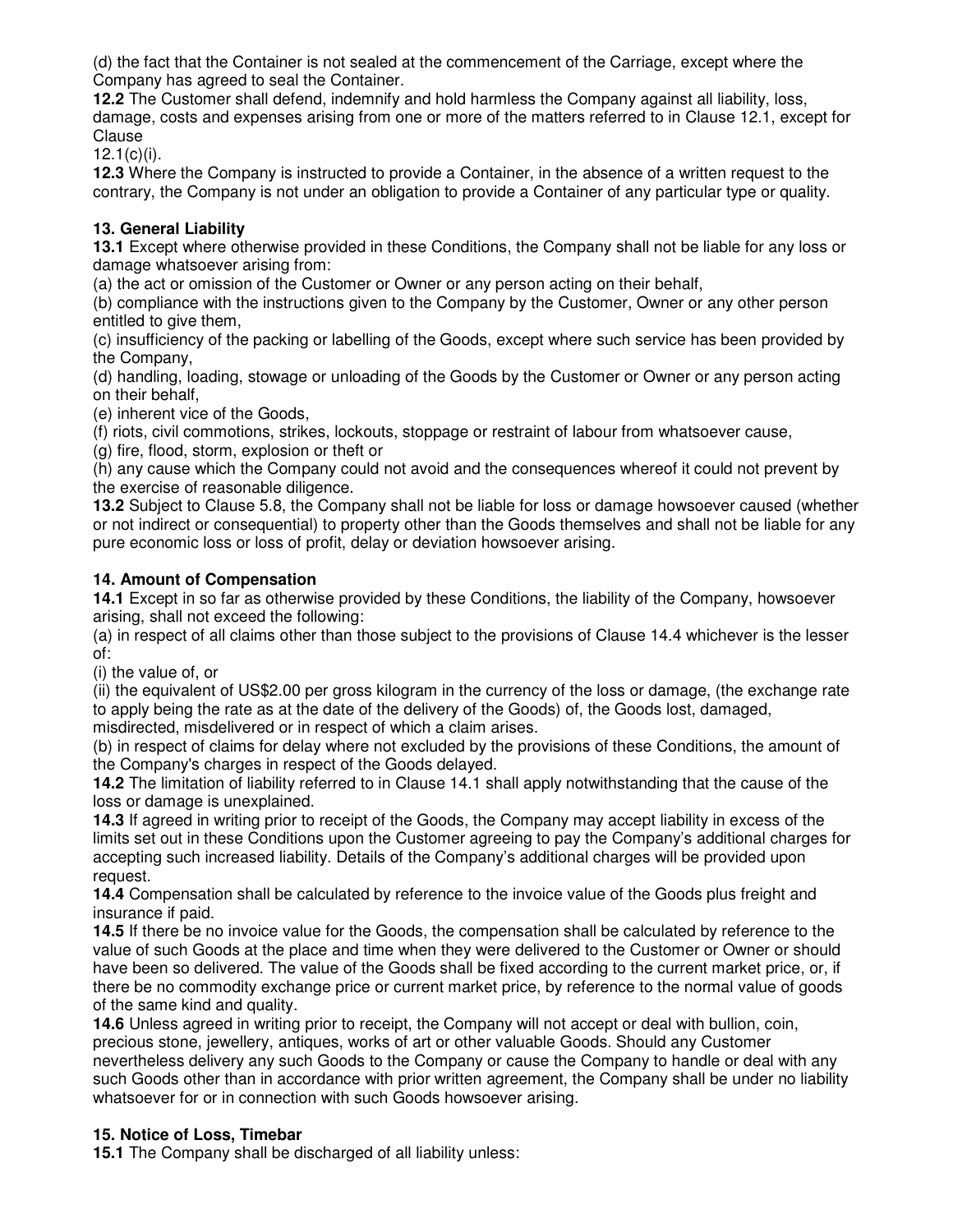notice of any claim is received by the Company or its agent in writing within 14 days after the date specified in Clause 15.2, or within a reasonable time after that date if the Customer proves that it was impossible to so notify, and

 $_{(b)}$  suit is brought in the proper forum and written notice thereof received by the Company within 9 months after the date specified in Clause 15.2.

**15.2** For the purposes of Clause 15.1, the applicable dates are:

 $\alpha$  in the case of loss or damage to Goods, the date of delivery of the Goods,

 $\omega_{\text{lab}}$  in the case of delay or non-delivery of the Goods, the date that the Goods should have been delivered,

 $_{\text{co}}$ in any other case, the event giving rise to the claim.

#### **16. General Average**

**16.1** The Customer shall defend, indemnify and hold harmless the Company in respect of any claims of a General Average nature, including any claims or demands for General Average security which may be made on the Company, and the Customer shall forthwith provide such security as may be required by the Company in this connection.

### **17. Miscellaneous**

#### **17.1 Notice**

Any notice served by post shall be deemed to have been given on the third day following the day on which it was posted to the address last known to the Company to be the address of the recipient of the notice.

#### **17.2 Defences and Limits of Liability**

The defences and limits of liability provided in these Conditions shall apply in any action against the Company whether founded in contract or in tort or howsoever otherwise founded.

### **17.3 Legislation**

If any legislation is compulsorily applicable to any business undertaken, these Conditions shall, as regards such business, be read as subject to such legislation and nothing in these Conditions shall be construed as a surrender by the Company of any of its rights or immunities or as an increase of any of its responsibilities or liabilities under such legislation and if any part of these Conditions is held to be repugnant to such legislation to any extent such part shall as regards such business be over-ridden to that extent and no further.

# **17.4 Headings**

Headings of clauses or groups of clauses in these Conditions are for indicative purposes only.

#### **18. Governing Law and Jurisdiction**

**18.1** These Conditions and any claim or dispute arising out of or in connection with the services of the Company shall be subject to the law of the State or Territory of Australia in which the Company has its principal place of business and any such claim or dispute shall be determined by the Courts of that State or Territory and no other Court.

**18.2** Notwithstanding anything herein contained, the Company shall continue to be subject to any implied warranty provided by the Trade Practices Act 1974 (as amended) of the Commonwealth of Australia or any other Commonwealth or State legislation, if and to the extent that the said Act is applicable to the contract evidenced by these Conditions and prevents the exclusion, restriction or modification of such warranty. **18.3** Notwithstanding Clause 18.1, where any claim or dispute arising out of or in connection with the services of the Company arises in New Zealand, such claim or dispute shall be determined at the Company's option in accordance with New Zealand law and by New Zealand Courts of competent jurisdiction.

**18.4** If any claim or dispute is to be determined in accordance with New Zealand law, Clause 18.2 shall be deemed to be varied so as to apply on like terms any compulsorily applicable provisions of the Fair Trading Act 1986 (as amended) of New Zealand in place of the legislation referred to in Clause 18.2.

**18.5** When New Zealand law has application to these Conditions, all Services provided by the Company as a carrier (within the meaning of the Carriage of Goods Act 1979 (as amended)) of New Zealand are provided at limited carrier's risk in accordance with these Conditions and (other than when Clause 14.5 applies) the provisions of that Act shall prevail over any inconsistency in these Conditions to the extent of such inconsistency but no further.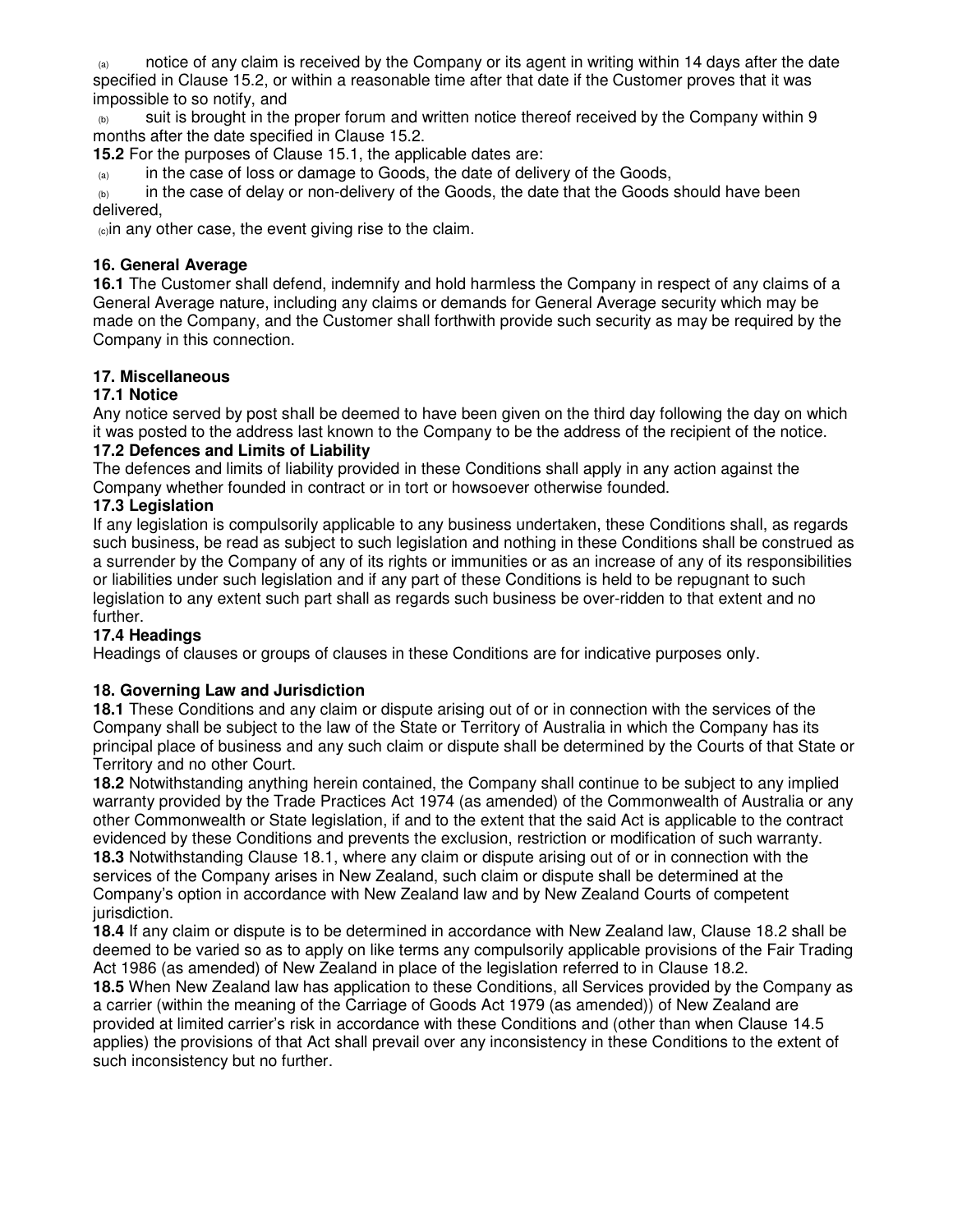# **PART II: Company As Agent**

# **19. Special Liability and Indemnity Conditions**

**19.1** To the extent that the Company acts as an agent, the Company does not make or purport to make anycontract with the Customer for the carriage, storage or handling of the Goods nor for any other physical service in relation to them and acts solely on behalf of the Customer in securing such services by establishing contracts with third parties so that direct contractual relationships are established between the Customer and such third parties.

**19.2** The Company shall not be liable for the acts and omissions of third parties referred to in Clause 19.1. **19.3** The Company, when acting as an agent, has the authority of the Customer to enter into contracts on the Customer's behalf and to do acts which bind the Customer in all respects notwithstanding any departure from the Customer's instructions.

**19.4** Except to the extent caused by the Company's negligence, the Customer shall defend, indemnify and hold harmless the Company in respect of all liability, loss, damage, costs or expenses arising out of any contracts made in the procurement of the Customer's requirements in accordance with Clause 19.1.

#### **20. Choice of Rates**

**20.1** Where there is a choice of rates according to the extent or degree of liability assumed by persons carrying, storing, or handling the Goods, no declaration of value (where available) will be made by the Company unless previously agreed in writing between the Customer and the Company.

### **PART III: Company as Principal**

### **21. Special Liability Conditions**

**21.1** Where the Company contracts as principal for the performance of the Customer's instructions, the Company undertakes to perform, or in its own name to procure, the performance of the Customer's instructions and, subject to the provisions of these Conditions, shall be liable for the loss of or damage to the Goods occurring from the time that the Goods are taken into its charge until the time of delivery. **21.2** Where:

 $\alpha$  the Company contracts as a principal and sub-contracts the performance of the Company's services; and

it can be proved that the loss of or damage to or in respect of the Goods arose or was caused whilst the Goods were in the care or custody of the sub-contractor; the Company shall have the full benefit of all rights, limitations and exclusions of liability available to the sub-contractor in the contract between the Company and the sub-contractor and in any law, statute or regulation and the liability of the Company shall not exceed the amount recovered, if any, by the Company from the sub-contractor.

**21.3** Notwithstanding other provisions in these Conditions, if it can be proved where the loss of or damage to the Goods occurred, the Company's liability shall be determined by the provisions contained in any international convention or national law, the provisions of which:

 $\alpha$  cannot be departed from by private contract, to the detriment of the claimant, and

(b) would have applied if the claimant had made a separate and direct contract with the actual provider of the particular service in respect of that service or stage of carriage where the loss or damage occurred and received as evidence thereof any particular document which must be issued if such international convention or national law shall apply.

**21.4** Notwithstanding other provisions in these Conditions, if it can be proved that the loss of or damage to the Goods occurred at sea or on inland waterways and the provisions of Clause 21.2 do not apply, the Company's liability shall be determined by the Hague-Visby Rules. Reference in the Hague-Visby Rules to carriage by sea shall be deemed to include reference to carriage by inland waterways and the Hague-Visby Rules shall be construed accordingly.

**21.5** Notwithstanding the provisions of Clauses 21.2, 21.3 and 21.4, if the loss of or damage to the Goods occurred at sea or on inland waterways, and the Owner, Charterer or operator of the carrying vessel is entitled to limit its liability at law and establishes a limited fund, the liability of the Company shall be limited to the proportion of such limitation fund as is allocated to the Goods.

**21.6** In the event of any inconsistency between these Conditions and the conditions of any Bill of Lading or Air Waybill issued by or on behalf of the Company as Principal, the conditions of any such Bill of Lading or Air Waybill shall prevail to the extent of such inconsistency but no further.

# **22. Both-to-Blame Collision Clause**

**22.1** The Both-to-Blame Collision Clause as recommended by BIMCO as at the same of the provision of Services is incorporated into and forms part of these Conditions.